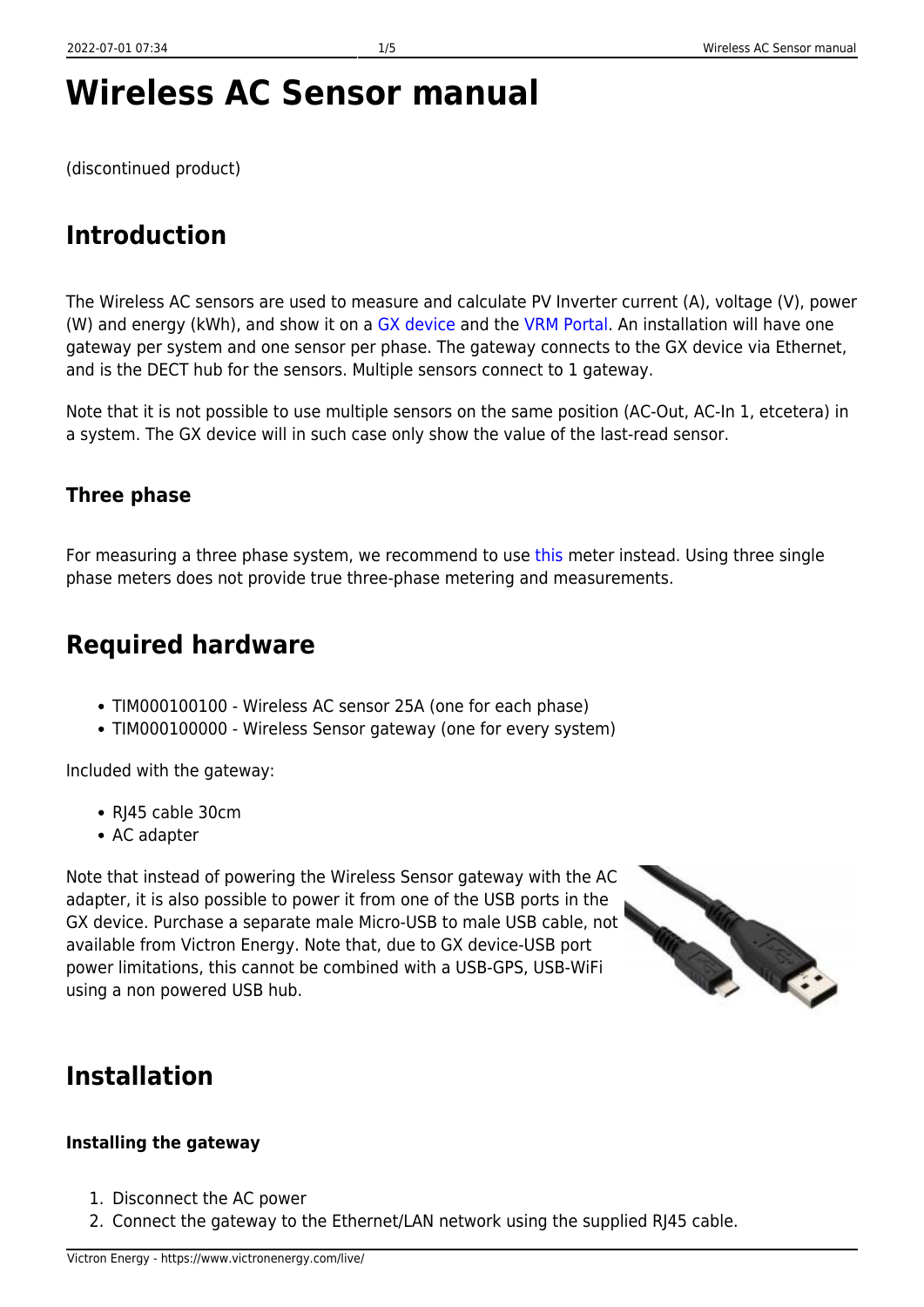3. Connect the AC power adapter or the USB cable from the GX device to the gateway

#### **Installing the sensor(s)**

For each phase, connect the AC sensor according to the schematic below. Neutral on top side. Line on bottom side. Make sure the direction of the current is correct.



## **Gateway and sensor pairing**

After powering the sensor for the first time, it needs to be paired with the gateway. The led on the sensor will be blinking red, to indicate that it is not yet paired to a gateway.

If it is not blinking red, but both the green and the red LED are on, it needs to be unpaired first: press and hold the little reset button in the sensor. As soon as you press the button the LED will turn green. Hold the button until the LED starts blinking red.

To let the gateway search for and pair with free sensors, press the button on the gateway for 5 seconds. The led on the gateway will start blinking red. First slow then both leds (gateway and sensor) will start blinking red fast. If sensor is found the led will shortly blink orange.

The discovery will take anywhere between 30 seconds and 12 minutes. The 12 minutes can be because of a software update.

When the update process is completed then the sensor LED will be off, and the gateway LED will be green with short intermittent blips of red.

#### **Gateway LED**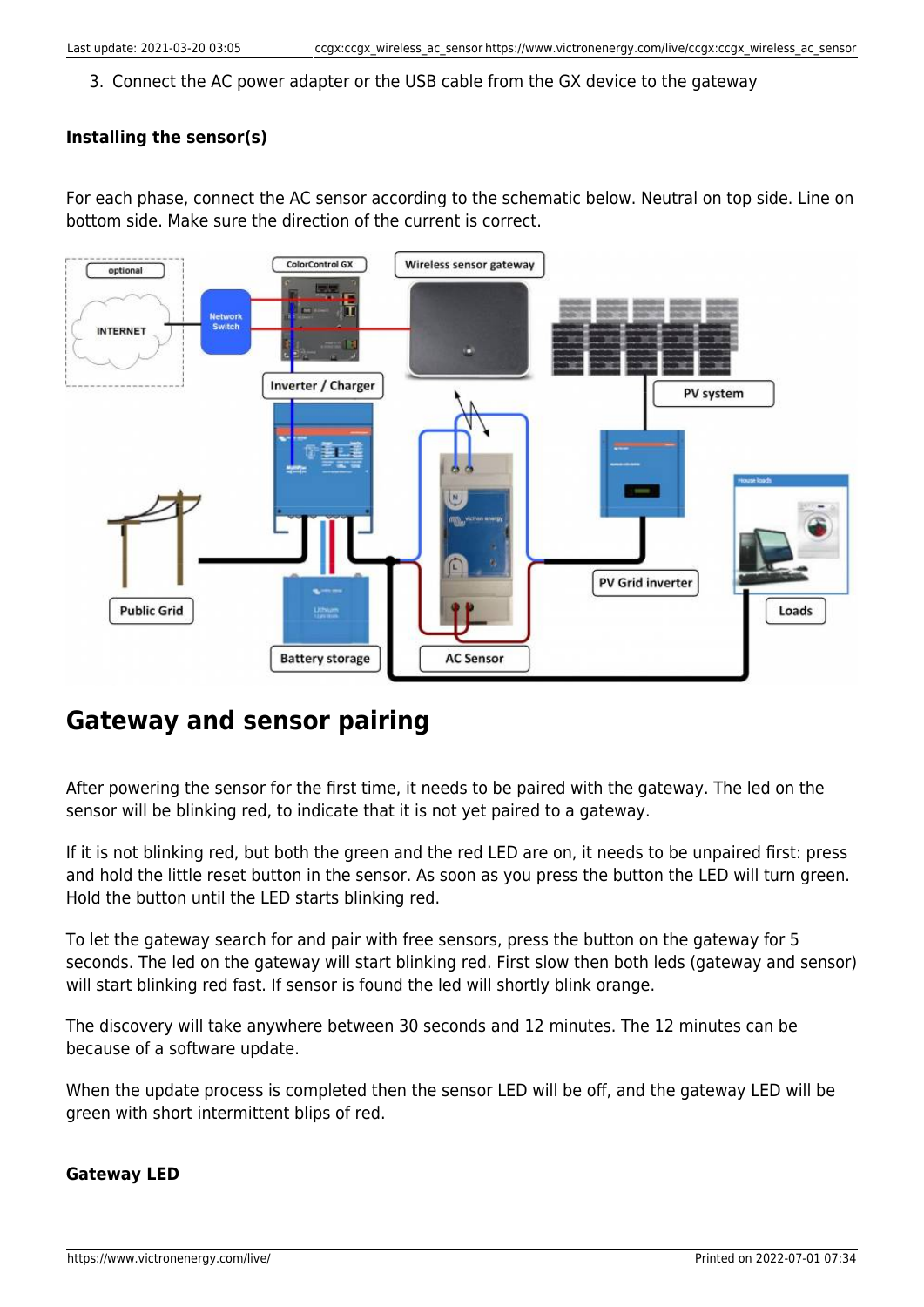| <b>ILED</b>                              | Meaning               |
|------------------------------------------|-----------------------|
| Blinking red                             | Searching for sensors |
| Green with short blips of red Working OK |                       |

#### **Sensor LED**

| <b>LED</b>                             | Meaning                                                                                    |
|----------------------------------------|--------------------------------------------------------------------------------------------|
| Blinking red                           | Not yet paired to a gateway                                                                |
| Both green and red on (no<br>blinking) | Cannot find the gateway. Only shows for a few seconds, after that the<br>led will turn off |
| Alternating red/green                  | Selected in the GX device menu, useful for identification                                  |
| Green on (no blinking)                 | Gateway found, connecting. This will show only for a few seconds                           |
| Off                                    | Working OK, connected to the gateway, cannot find gateway or not<br>powered                |

## **Configuration on the GX device**

### **Wireless AC sensor menu**

To configure the gateway and sensor go to the Wireless AC sensor menu

Settings → Wireless AC Sensors

If the gateway is connect to the network it will be shown in the list. If one or more AC sensors are connected these will also show in the list. When connected for the first time only the ID number will be shown and no location. This needs to be selected for the sensor to work properly.

|                | <b>Wireless AC sensors</b> | $\rightleftarrows$ 14:44 |
|----------------|----------------------------|--------------------------|
| Gateway        |                            |                          |
| 02.44.F1.A9.98 |                            | $ACIn1_L3$               |
| 02.44.F1.20.70 |                            | ACIn1 L2                 |
| 02.44.F0.80.60 |                            | $ACIn1_L1$               |

| <b>Jul Pages</b> | ∣ ⊒ Menu |
|------------------|----------|
|                  |          |

Select a sensor to assign a location to it. For example AC-In1\_L3.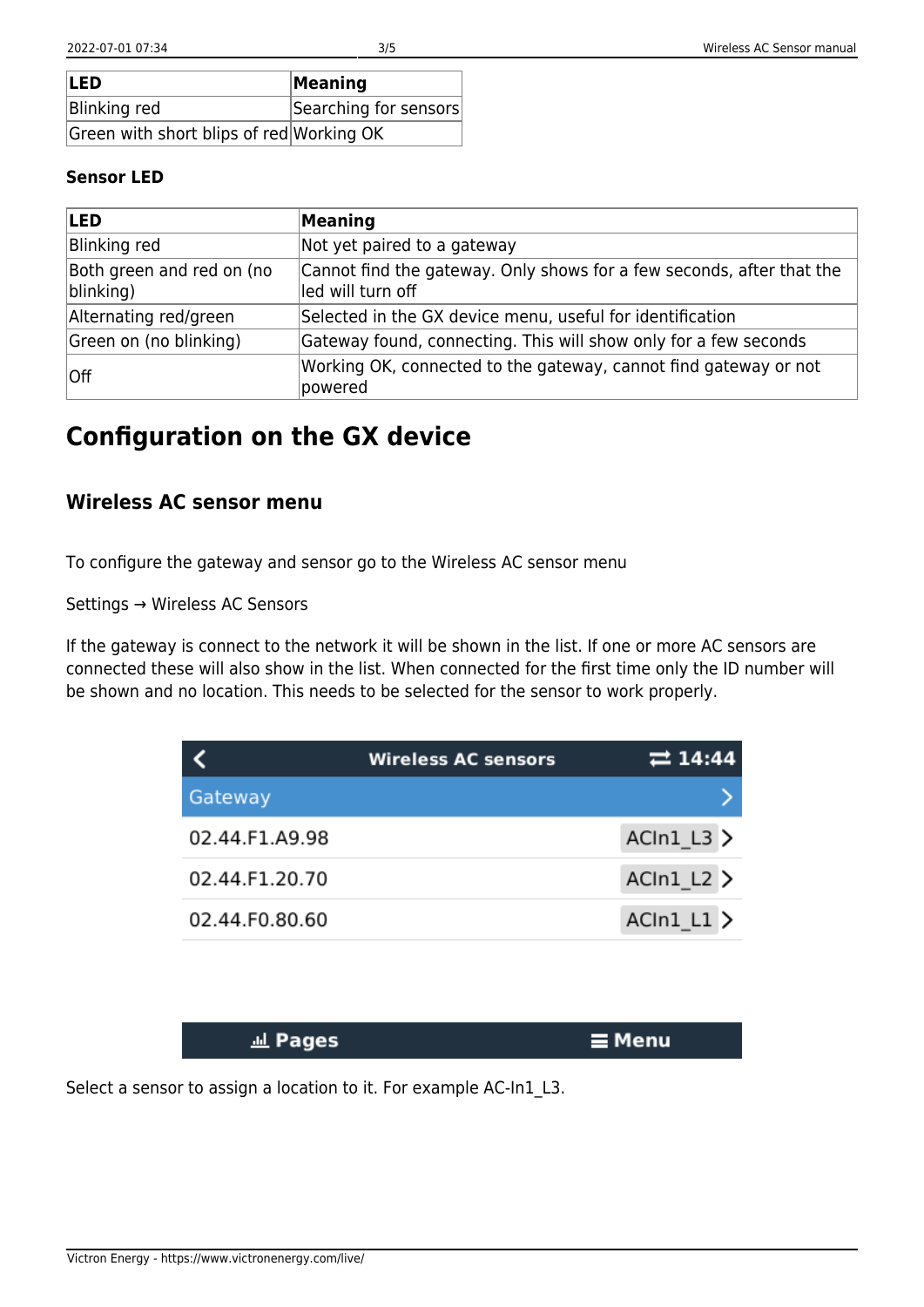|               | ACIn1_L3 | $\rightleftarrows$ 14:47 |
|---------------|----------|--------------------------|
| Not connected |          |                          |
| AC-In1L1      |          |                          |
| AC-In1L2      |          |                          |
| AC-In1L3      |          |                          |
| AC-In2 L1     |          |                          |
| AC-In2 L2     |          |                          |
| 교 Pages       |          | $\equiv$ Menu            |

#### **Sensor readout**

When all the sensor are configured the measured values can be seen. Go to the Device List and select PV Inverter on AC In1 for example.

|                    | <b>PV Inverter on AC In1</b> |      | 7214:46            |
|--------------------|------------------------------|------|--------------------|
| <b>AC Phase L1</b> | 226V                         | 1.4A | 260W               |
| AC Phase L2        | 217V                         | 1.2A | 232W               |
| AC Phase L3        | 224V                         | 1.2A | 211W               |
| <b>AC Totals</b>   |                              | 3.8A | 703W<br>4073.33kWh |
| Energy L1          |                              |      | 76.81kWh           |
| <u>교</u> Pages     |                              |      | $\equiv$ Menu      |

#### **Specifications**

| Rated voltage                   | 230            | V AC       |
|---------------------------------|----------------|------------|
| <b>Operating Voltage</b>        | 220-240        | <b>VAC</b> |
| Frequency                       | 50             | HZ         |
| Maximum Current                 | 25             | Д          |
| Measurement precision $+/- 2\%$ |                |            |
| Ambient temperature             | $-25 - +35$ oC |            |
| Storage temperature             | $-25 - +70$ oC |            |
| Relative humidity               | 0 - 95         | %          |